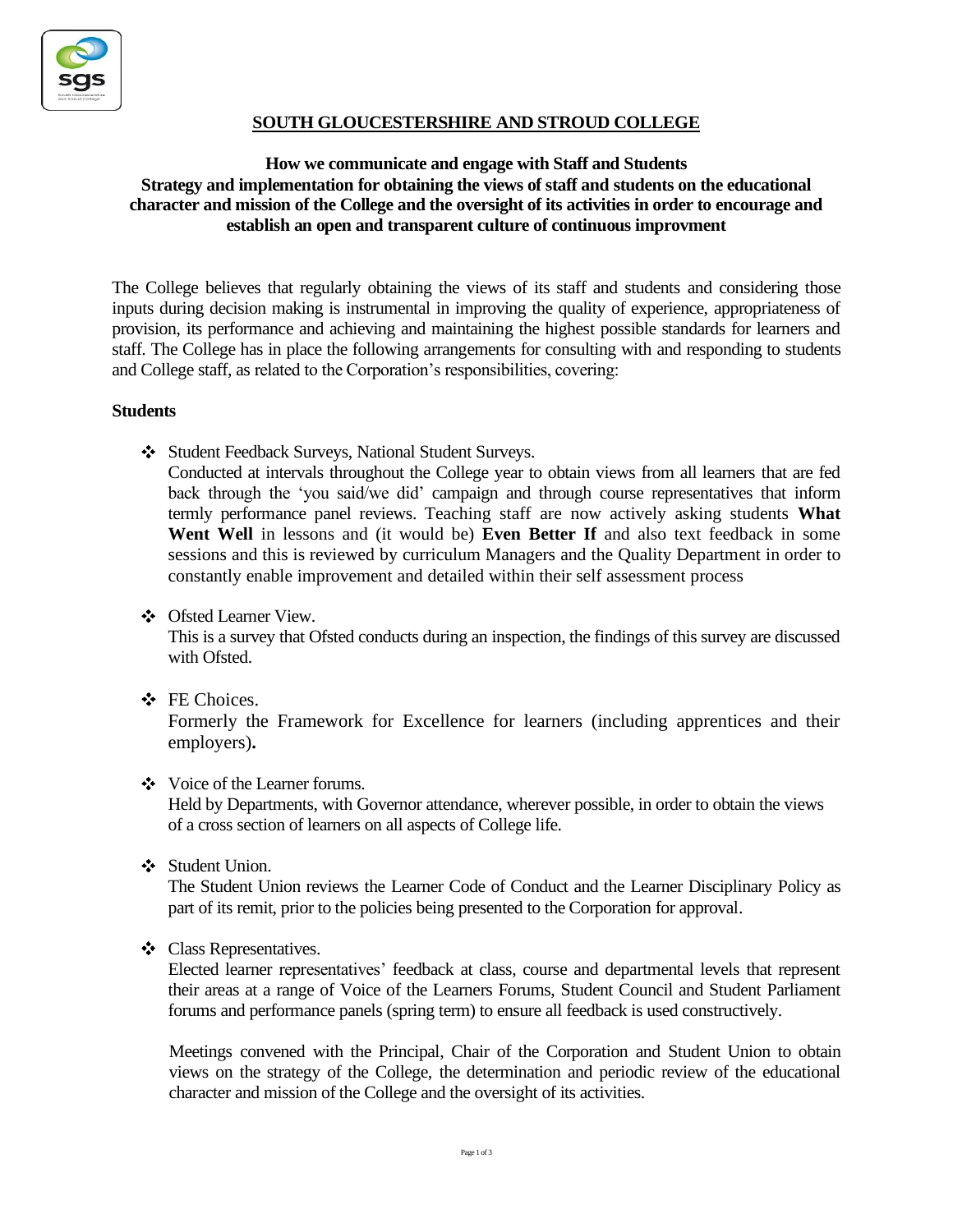- 'Talk to Us' email address for ideas and suggestions.
- Inclusion Committee to ensure the views and opinions of all learners and staff are considered.
- Learning Excellence Weeks Dedicated weeks within the College calendar focussed on the learning experience.
- Student Council.
- Meet the Assistant Principals through informal termly departmental visits.
- Staff/Parent forum. This initiative enables staff who are also parents of students at the College to meet termly with the Principal and to feedback on certain key themes so that the College can continually improve.
- Membership of a number of cross-College steering groups with a focus on improvement.
- Student membership of Corporation.
- Social media notice boards supported by the College's presence on Facebook and Twitter.
- ❖ ProMonitor Individual Learning Plan.
- $\div$  College complaints, suggestions and compliments processes (staff and students)
- You said/we did posters/ info for students.
- Higher Education operates within the Higher Education Students as Partners Strategy. Students contribute to the Office for Students submission and Course Enhancement Reviews (CERs), review the Access and Participation Plan and key policies. They also attend key HE meetings including; student representative meetings, course review meetings, and the Widening Participation Group.

#### **Staff**

- \* SGS College Principal's Briefings and Webinars held half-termly providing information to all staff on current position of the College and developments, curriculum achievements and initiatives.
- $\bullet\bullet\text{ Monday Memo and opportunities for questions at team meetings.}$
- Staff News
- Staff Consultation Committee used as a forum to obtain views on the determination and periodic review of the educational character and mission of the College and the oversight of its activities.
- $\cdot \cdot$  Joint Consultative Committee with the recognised unions for consultation and negotiations on staff terms and conditions of employment.